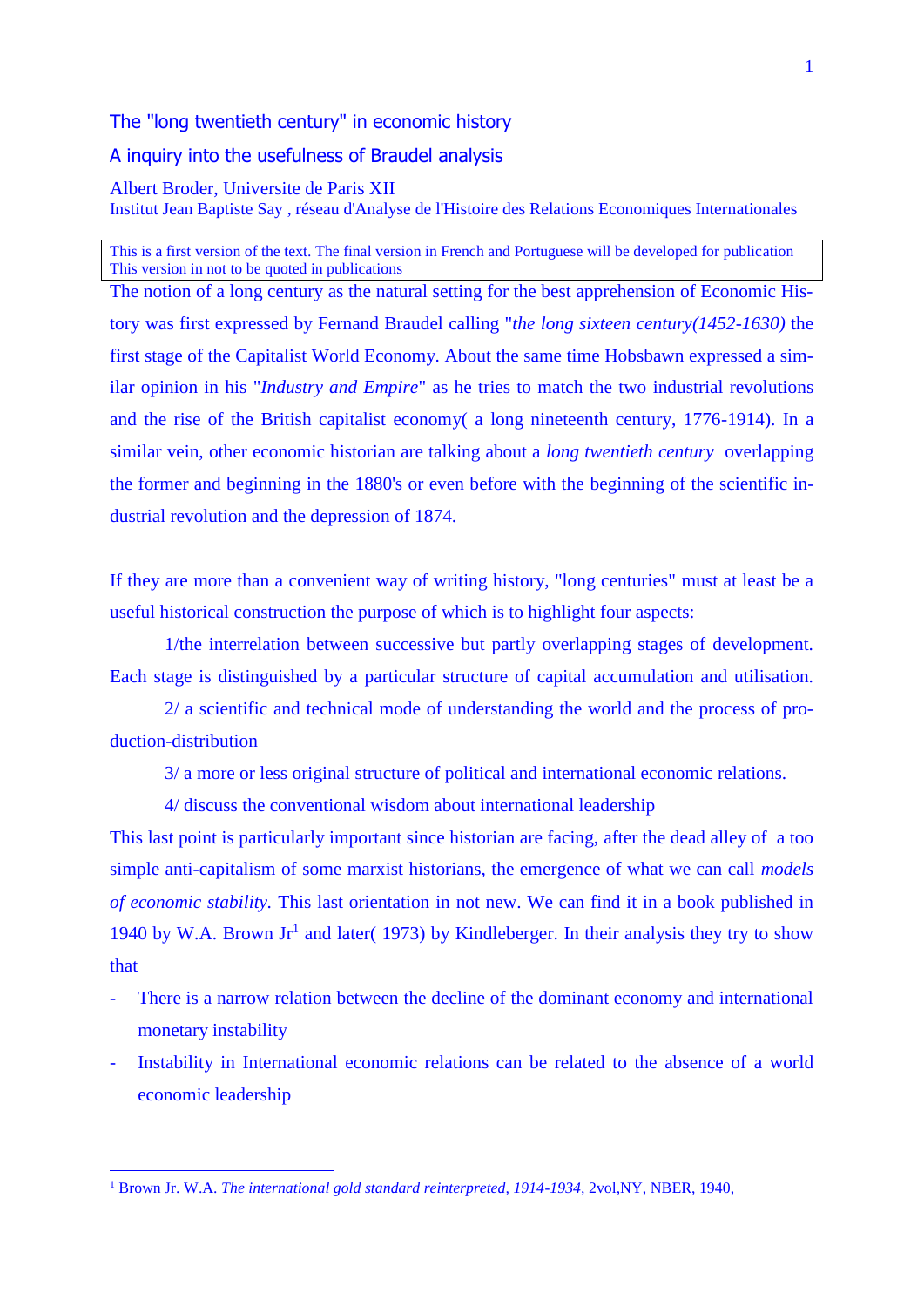International instability is generated in a transition phase between two initernatonal leaders

This has been put more specifically by Krasner; Keohane and recently Eichengreen<sup>2</sup> who suggest that

- International relations are stable when a power plays a determinant role in their management
- This country is able to oblige others nation to follow a set of principles, rules, norms and procedures in the various fields of international economic relations, hence the stability
- The leading country offers a "public bonus" to the whole word. But if we are "after hegemony", the international system lose its stabilising virtues.
- So (Jean Weiller<sup>3</sup>), the theory of Hegemonic Stability leads us to caracterise the international economy as a web of dominations.

We are led to try to associate two questions. First how can we understand a "long economic century". Second; within this structure we have phases of hegemony and of transitions. Can the transition be explained by the weakening of a given hegemony into a period of instability? If so we should admit that Hegemonic economic( and political) hegemony is in the interest of every country.

We shall begin with the Mensch *Metamorphosis socio economic model<sup>4</sup>* and its presentation of stages of capitalist development as overlapping sequencial formations. Mensch abandon the notion that "*the economy has developed in waves in favor of the theory that it has evolved through a series of innovative impulses that take the form of successive S-shaped cycles"* This depicts long periods of stable growth with relatively short intervals of turbulence( pp.73-81) The stages overlap as the structures of each derive from the structures of the previous one. Nonetheless they constitute historically distinct periods. His model is derived and validated by the analysis of growth and innovations in carefully selected industries and national economies over time periods of 30-50 years by his S shaped curves. So his metamorphosis model can be

<sup>&</sup>lt;sup>2</sup> Keohane, R.O. *After hegemony, Cooperation and Discord in the World Economy, Princeton 1984* KrasnerS.D. *State power and the structure of international trade* in World Politics, 28,N°3, pp.317-347

Eichengreen, B *Hegemonic stability theories of the International Monetary System,* in Cooper & alii, Can Nations Agree, the brookings Institution Washington D.C. pp 255-297

<sup>3</sup> Weiller, J. Problèmes d'Economie Internationale, 2 vol.Paris 1946. Most of J.Weiller important analysis can be found in the Journal "Economies et Sociétés, Published by the ISMEA,Paris ( at that time the ISEA man,aged by François Perroux)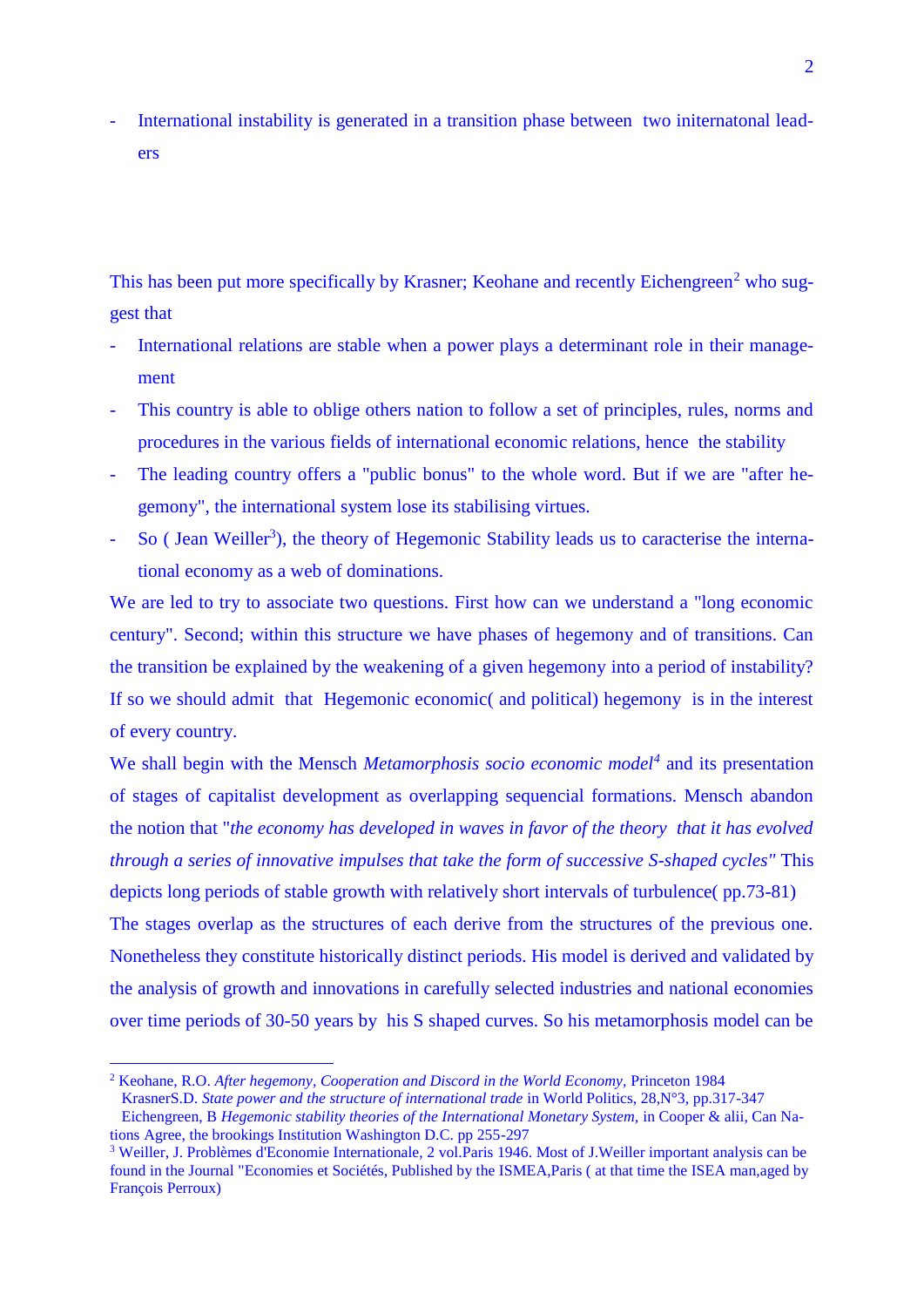usefully conceptualised and used to depict structural changes in the capitalist economy over the appropriate temporal unit of analysis.

In this analysis each curve or wave is assumed to depict the rise, expansion and supersession of a particular systemic structure of accumulation, utilisation and social legitimation. It tell us that the expansion of each structure is self limiting by expansion itself. The longer and faster the expansion process, the tighter the constraints on further expansion. So expansion can only proceed along a path and with new structures that are relatively free or at least not subject to the type of constraints developed in the former.

If we try to define the s curves, we can distinguish two phases. An "A" phase of acceleration and a "B" phase of deceleration(fig. 2). The novelty is that the more important sequence is that of overlapping between two waves enabling us to distinguish between periods of stable expansion and phases of "turbulence". The second, contrary to the first( the A and B phases are in the first) are period in which expansion proceed from the old and the new trajectories. In that case The B phase of the previous trajectory overlap the beginning of the A phase of the new wave. But we must not confuse those phases with the Logistic phases of Rondo Cameron or even less the Kondratieff A and B phases. Even if these two as Mensch ones are empirical constructions.

One can only mention that phases of turbulence are periods of continuous change. When the supersession is achieved, a new phase of stable expansion begin. Of course this is only an abstract sketch that cannot be easily translated in the real historical movement , most of the data are not available in a relevant form, especially when hey comes in the form of econometric series since the weighing of the elements in any individual combined structure poses index number problems of difficult solution. Those solution are often very weak since y are the result of the combination of many flimsy hypothesis. Moreover the overlapping of the curves means that we would have difficulties in individualising the variations of the still dominantstructures and the growth of the emerging one.

So we need only, if we want to show the reality of the long period, to identify the symptoms of the turbulence. In this case we can focus, before analysing the more complex problem of the  $20<sup>th</sup>$  century, on Braudel study of Dutch withdrawal from commerce to specialise into banking. In this case we may take our ideas even more from Michel Morineau<sup>5</sup>obviously less known but more precise studies. As we know the sketch presented by Braudel in different

 $\overline{a}$ 

<sup>4</sup> Mensch, G. *Stalemate in Technology,* Cambridge, USA, 1979

<sup>5</sup> Morineau M, *Pour une Histoire économique vraie,* lille, 1985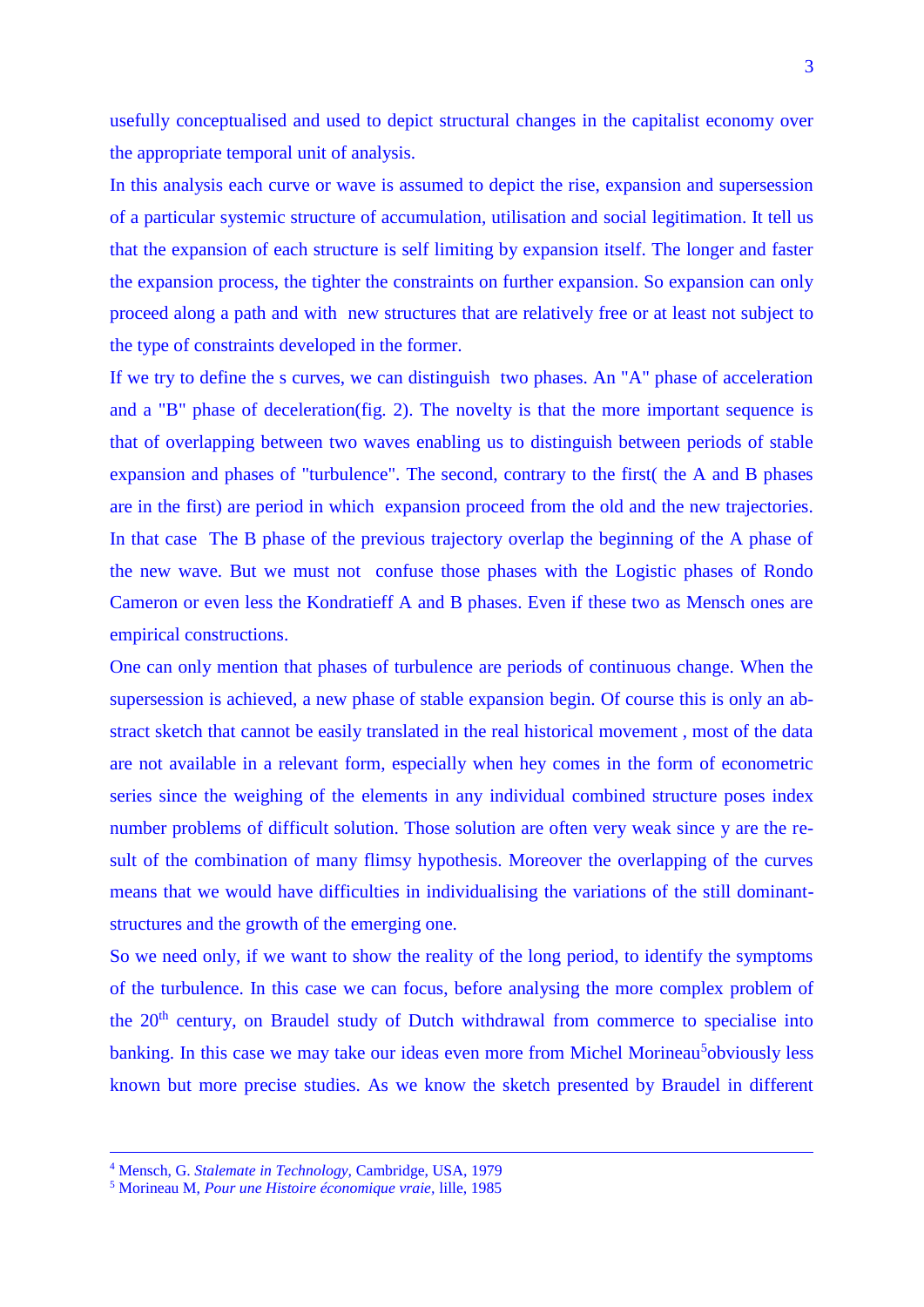works, and sustained by Morineau for the 18th century, is that a financial expansion is preparing and accompanying a withdrawal from trade and industry.

This was the case of the Florence bankers in the fifteen century, but also of the *nobili vecchi*  of Genoa who were more interested in lending to the kings of Castille and Aragon than continuing the risky business of international trade.

What we are going to discuss is the tentative of Braudel in extending this to the British stage of the 1870-1914 period when, in his own words(forgive the translation):"*The fantastic venture of the industrial revolution created an overabundance of monetarised capital"* for Braudel :"*every capitalist development of this size seems, by reaching the stage of financial expansion, to have in some sense announced its maturity, a sign of autumn<sup>6</sup> ".*

Does this way of presenting the historical facts help us to understand the meaning and usefulness of the "long century" idea ? can this add something to the Theory of hegemonic stability and the succession of leadership?

Shall we believe that a wide financial expansion can signal the end of the material expansion of an economic construction in a given structure of accumulation and indicate at the same time the transition to a new type of economic relations ?. In that case, we admit for the financial sector a dominant position of *deus ex machina*, we would have what Wallerstein try to explain : an historical capitalist world system with transitions from one regime to another, but with a sole time span from the fifteen century until today.

Leaving aside the discussion about the passing over from the Dutch (and why only them) to the British economic superiority( taking a title of a book by François Crouzet) I am going to concentrate my analysis on the transition of the late nineteenth British and French superiority to the first fruits of German dominance, .rapidly superseded by the USA.

If we follow the Braudel pattern, these transitions began when the groups that had been playing the leading role in the ongoing expansion of the time switched most of their investments from manufacture( whatever its form) and trade toward financial intermediation, and income providing assets. Giovanni Arrighi<sup>7</sup> stated, a decade ago that the transition comes to an end when the centre of finance is occupied by new groups and organisations that have the strength and capabilities to lead a new phase of economic and material expansion. However we must discuss before going into the centre of our subject, Braudel definition of Capitalism followed by the Wallerstein group of The Fernand Braudel centre of NY State University. In his *Civili-*

<sup>6</sup> Braudel, 1984

<sup>7</sup> *Financial rebirths ands systemic Cycles of capital accumulation. 1350-2000* Third ESRC conference, Cam-

bridge (UK), Sept. 1990. We are not an adept of these millenium analysis, but some ideas are really suggestive.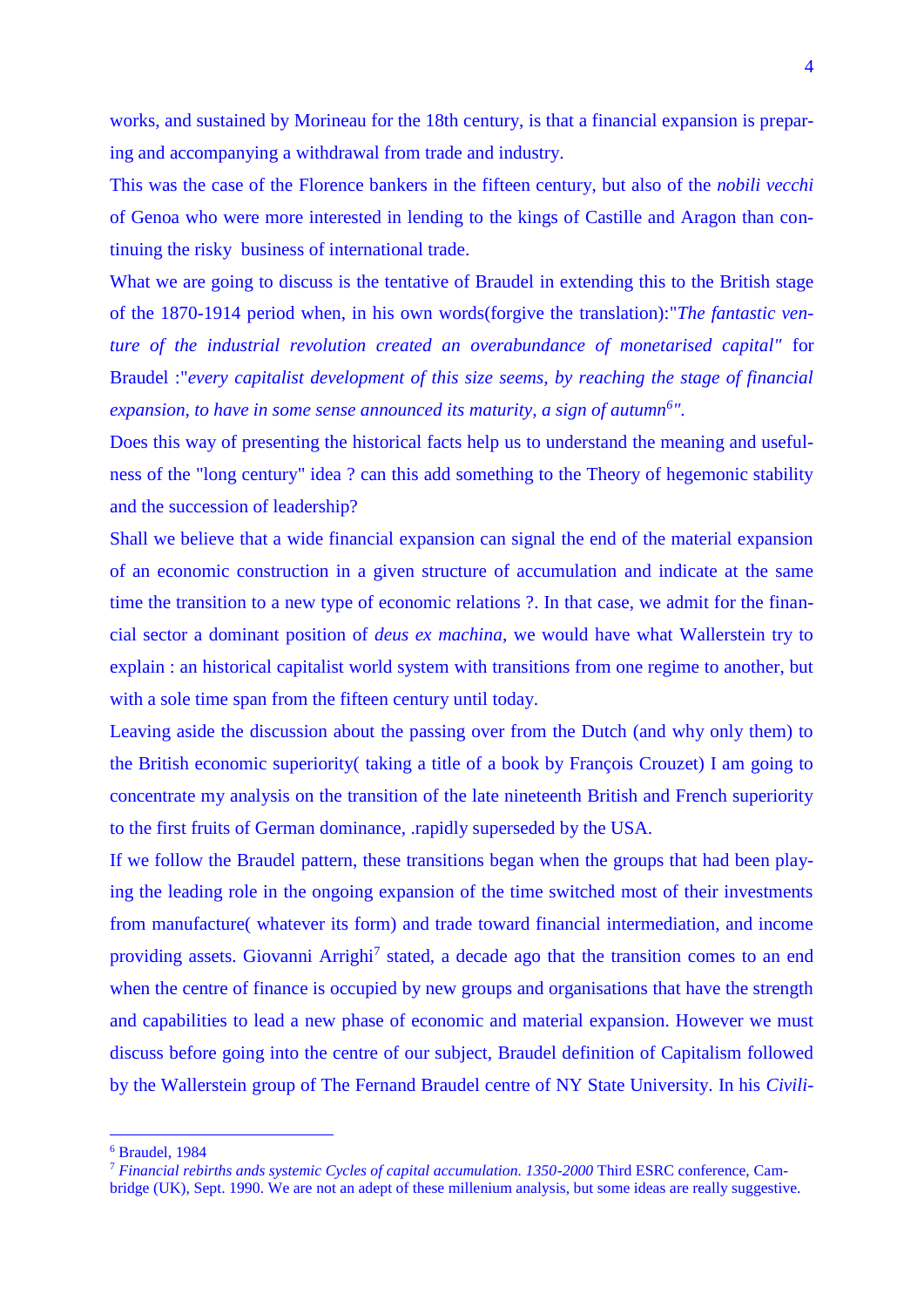*sation Matérielle, Economie et Capitalisme XVème XVIIIème siècle<sup>8</sup>* , Braudel admitted that his attribution (in a 1977conference) to Sombart the fatherhood of the term was inaccurate, but insisted that Sombart gave it its academic baptism, because Marx never used that word. But Sombart himself recognised his debt to Marx in his introduction to his *Moderne Kapitalismus,* writing :"*I admire without any restriction the theorician and historian of Capitalism*". The link between Sombart and Braudel is obvious, even if , later, the second criticised the nationalist orientation of the first. The big difference is that for Sombart the modern capitalism is born in the nineteenth century, while Braudel , as well as Sayous and Pirenne believe that capitalism begin in Medieval Europe. As clearly stated by Morineau :"*from middle ages until the next three centuries, Braudel believe in an authentic capitalism, fully grown and to be studied for itself. In that case it means that for Braudel, who acknowledged his intellectual debt to the sixteen century, capitalism is more than less a simple utilisation of capital".*

For us this cover a laxity, more, an anachronism giving to the word Capitalism a retroactive value without relation to a precise state of economic life. Do we admit, as Braudel stated in the hommage session in his honour answering a question by Alberto Tenenti :"*capitalism is a chameleon, but there is a fundamental model of capitalism". The question remain open as this* long parenthesis is only to explain why of all the transitions that can be studied from Braudel to Mensch, we are centering on the nineteen-twentieth century. No that we adhere to Sombart analysis. As rich as it is it is, its too industrial leaning are often outdated. But he remains, as well as Schumpeter, one of the main pillars of the comprehension of the period. And if Braudel had the original perception of a long economic century, his vision of capitalism cannot help us to prove that we have a long nineteenth or twentieth century and even less the problems of hegemony and transition.

\*\*\*

For our purpose we begin with the transition of the mid nineteen sixties and marked by the 1866 crisis. It was in the course of the 1850-1860 decades that the banking organisations which had played a leading role in the economic expansion of the world since around 1810- 1820(The Baring;(in England) the Rothschild (England and France)and the Pereire brothers in France, who encompass the two leading financial places of the world, switched their ressources from commercial and industrial business to financial intermediation. This must be precised, since most leading British and US economic histories are completely out of tone

<sup>8</sup> Paris 1979, Vol.II pp.205 and sqq.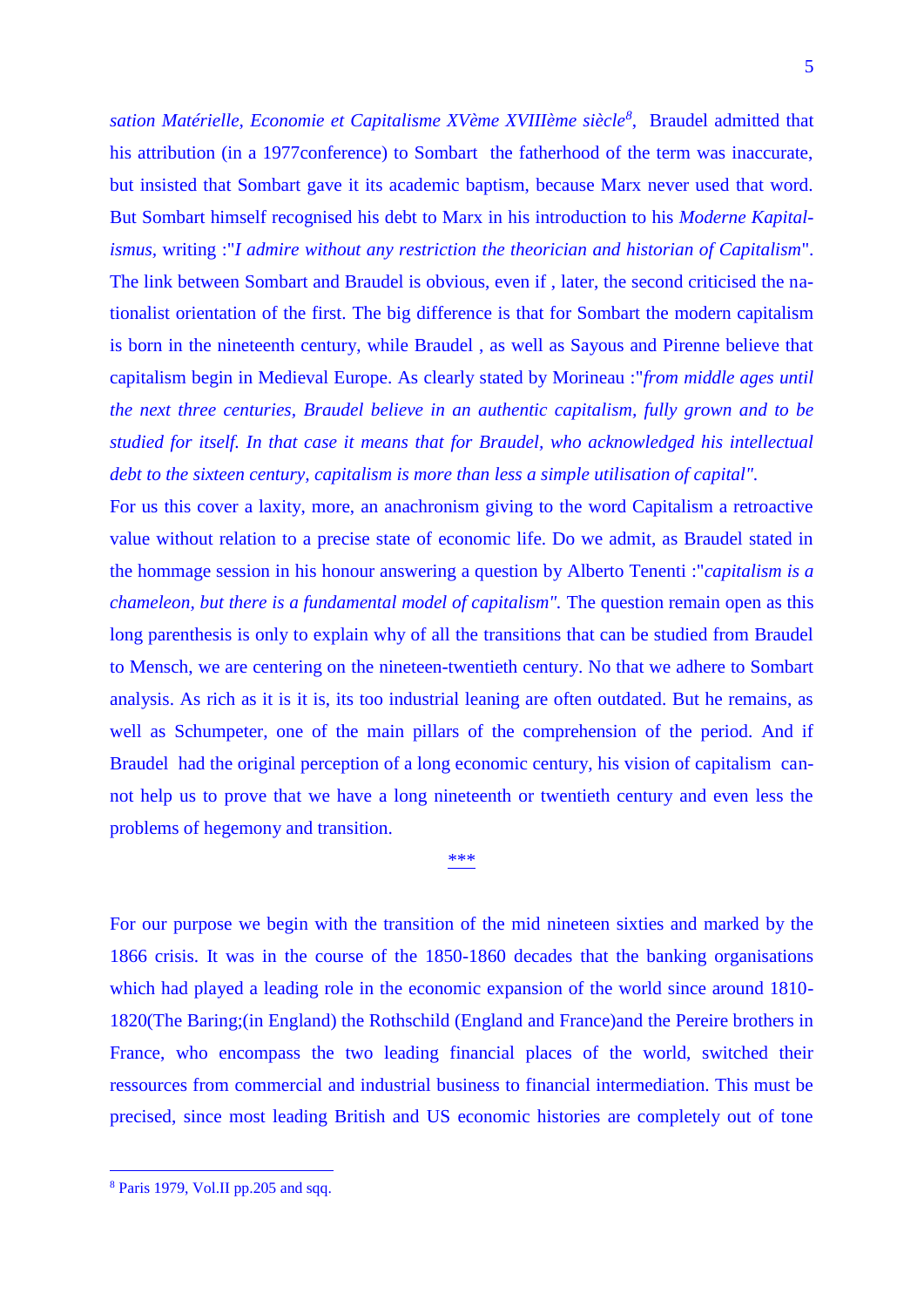about the French case. The presentation is relatively true of the City of London<sup>9</sup>, but in France the problems are different and must be presented concisely $10$ .

The 1866 crisis has been very deep. The collapse of the Spanish economy where France had invested billions of francs, the failure of the real estate market in all main cities of France, above all Paris, led to a succession of banks failures. Even the Rothschild had to close some of their foreign subsidiaries and the Pereire were liquidated( with the interested help of the Rothschild and the Banque de France). The french industry never fully recovered before the 1870 war.

- Following the defeat The Banque deFrance suspended until 1878 the gold convertibility of the Franc. Paris lost a major part of its international financial role which passed to London.

From 1881-2, the country underwent a long deep depression, which lasted until the second half of the nineties. It was illustrated y the collapse of Lyon's stockmarket ( the second in France) and a new succession of bank failures .From this moment, the French banks modified their involvement in industry (which was very important before, including the Rothschild and the Crédit Lyonnais). But the links were never severed. This is a big contrast with Britain and, in some way is intermediary between the City case and the so called German model.

If we now return to the well known British case, 1870 is, in the opinion of Mensch, a switch marked by the *signal crisis* of the British way of accumulating capital. The turning point from stable expansion to turbulence. The turbulence began, as several financial historians saw it, with the Great Depression of 1873-1896. A very special depression since, with the notable exception of France and, during a shorter span of time Italy, we had a precipitous and persistent fall in prices of commodities and industrial goods, combined with an unprecedented economic growth in volume. Even in Britain the importancedepression is debated ( S.B.Saul: *The myth of the Great Depression*). Of course this fall in the prices of commercial products exercised a strong downward pressure on the rate of profits but global industrial profits grew as a rule. We can see the impact of the traditional view in David Landes slightly overstated expression: "*this was the most drastic deflation in the memory of man, what was now recognised* 

<sup>9</sup> Cassis, Youssef,*Les banquiers de la City,* Genève, Droz, 1982

<sup>10</sup> For more details Y.Breton, A. Broder , M. Lutfalle, edit. *la longue Stagnation en France,*Economica, Paris 1996. Broder .A. *Histoire economique de la France au XIX° siècle,* Ophrys Gap,1995 *Histoire Economique de la France au XX° siècle*, Ophrys, Gap, 1997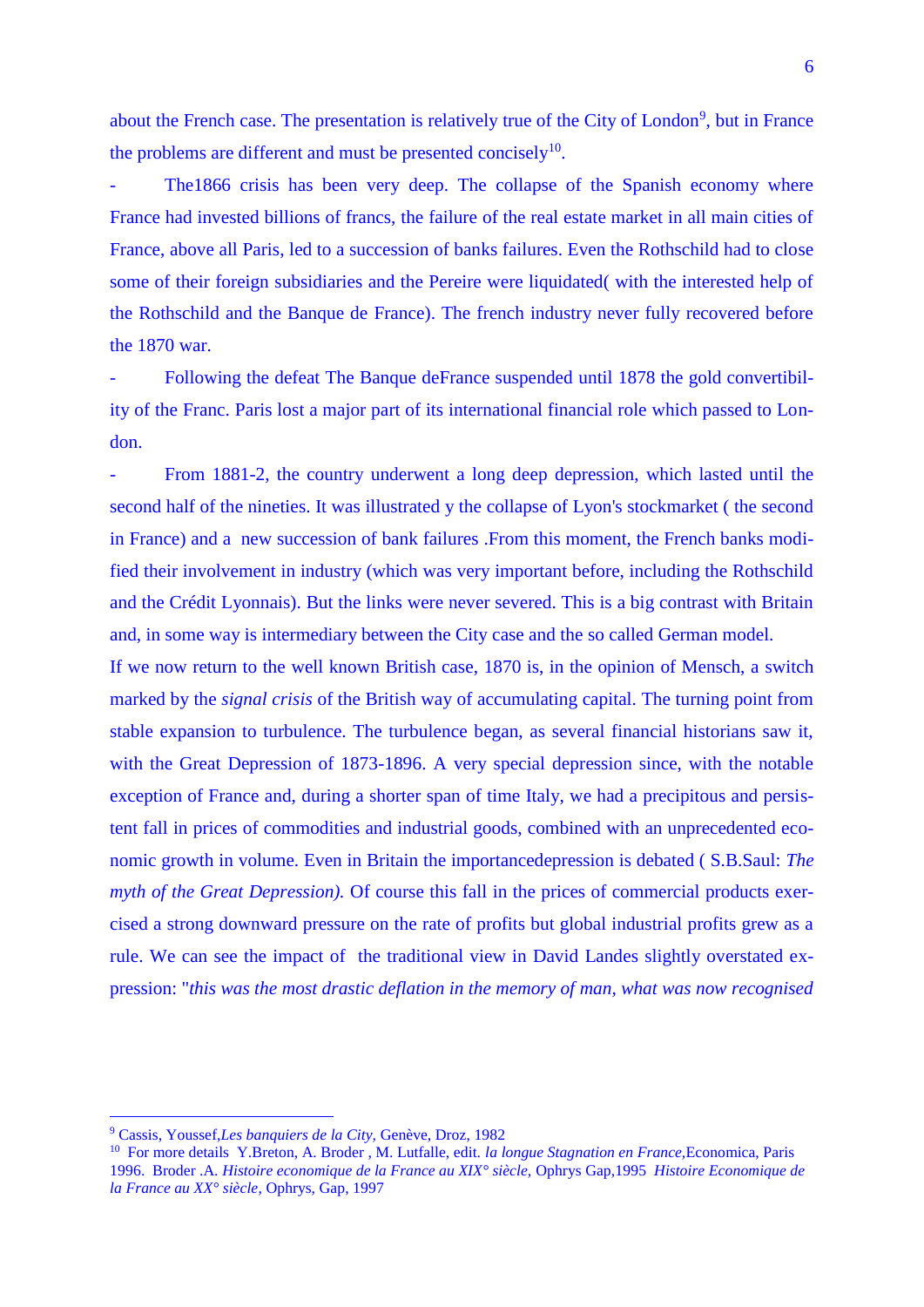## *as periodic depressions seemed to drag on interminably. The economic system appeared to be running down<sup>11</sup>*

In the mid 1890's the movement of prices was reversed due to the closing of the agricultural frontiers in the USA and Imperial Russia( especially after the 1905 Revolution), but also by a notable slowing of the rates of technological change and a diminution of the rate of growth of productivity, while, at least in north western Atlantic and central European industrial countries, the growth of salaries and the slow reduction of the working week, led to growing variable costs that could be , now, included in selling prices.

Anyway, this, coinciding with the third Kondratieff phase A, help to explain a serious growth of income and even more of profits during a period known as the *Belle époque* . But we cannot deduce that the world economy entered a period of stability with such important changes.

- Three tendencies can be distinguished that lead theoretically to new form of stability
- 1 The change in educational pattern

<u>.</u>

- 2 Modifications in Industry and trade.
- 3 Change in the control over the balance of power,( not only military)

In the eighteen seventies, the Japanese government sent a mission in the north western industrial countries in order to choose where to send students so as to get the more accurate technical and scientific higher education. A hand written translation of this text can be found in the French National Archives( Ministry of Public Instruction Record). Travelling from west to east the authors of the survey recognise that the best agricultural education is given in the US states colleges east of the Mississippi. English higher education is good for the making of Gentlemen(Oxford, Cambridge) but scientific education is limited and too theoretical. The same can be said of France where the best schools are civil service oriented and where the best education appear in the l faculties of medecine law and humanities. So the only real place to study applied sciences, technology, engineer formation is Germany with, indicate the report, some isolated but highy recommendable institutions in Austria(Vienna) and Switzerland. It is true that Britain has been very late in awakening to technical education, France is above all concerned to have the best(or so they think) civil service in the world : Paris Polytechnics, certainly the most competitive school in Europe until the second world war is (still today) a military school preparing for the technical corps(artillery, engineers) and the state administration of Public Works( via the Schools of Mines and of Public Works, both established in the

<sup>&</sup>lt;sup>11</sup> Landes, David, The unbound Prometheus, technological change and Industrial development in Western Eu*rope from 1750 to the Present,*CUP, Cambridge, 1969, p.231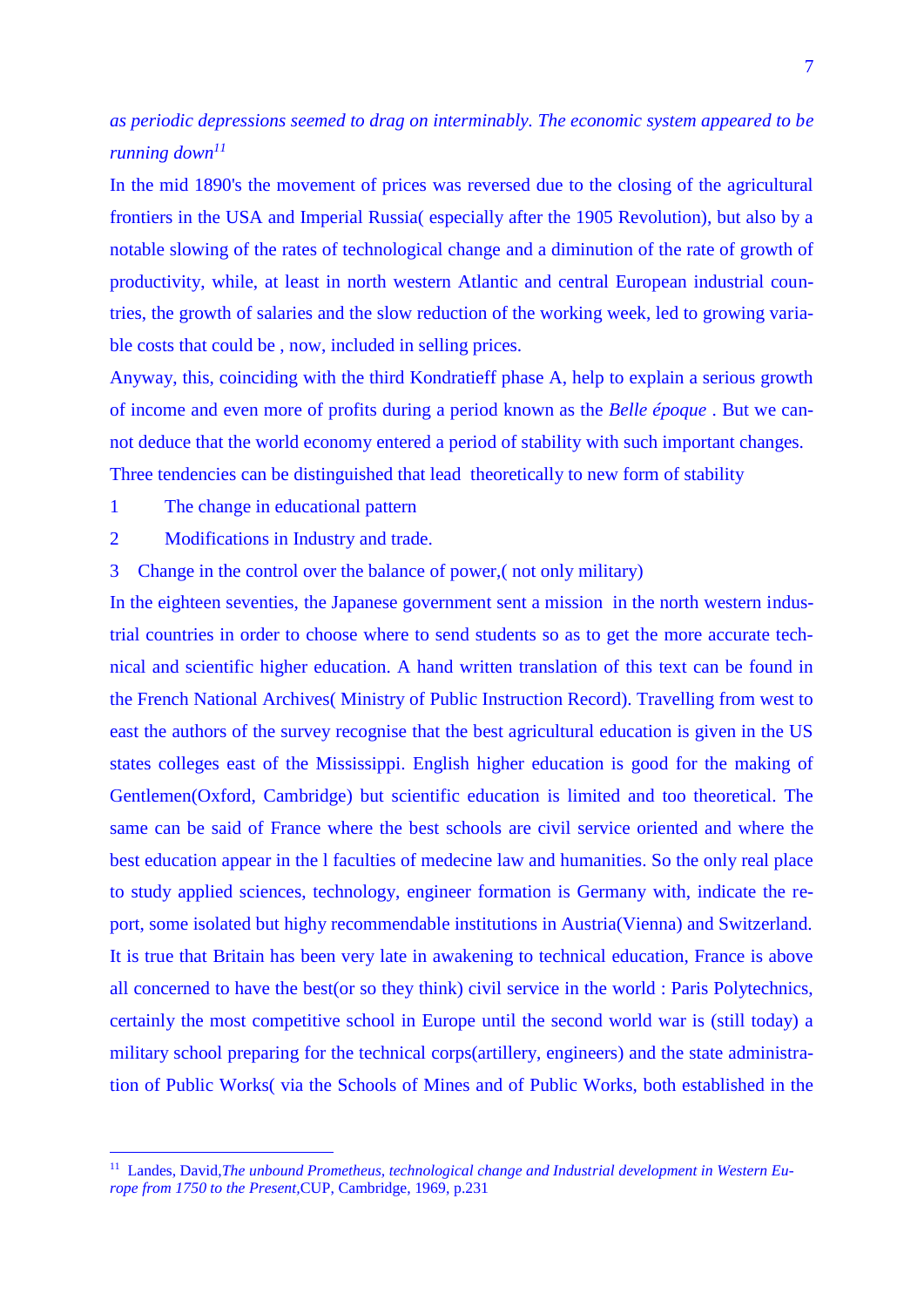18<sup>th</sup> century). In both countries the scientific laboratories are more or less private as in the case of Britain where the fathers of the German dye industry learnt their trade(i.e. Justus Liebig). During the first half of the century Germany register a growing number of Polytechnic schools , later transformed into Higher Technical Schools, able to form doctorate students and

with a number of students out of comparison with the two main industrial countries.

| Membership in Engineer Professional Societies                    |        |         |       |        |  |  |
|------------------------------------------------------------------|--------|---------|-------|--------|--|--|
|                                                                  |        |         |       |        |  |  |
|                                                                  | 1860   | 1880    | 1910  |        |  |  |
| <b>England</b>                                                   | 1300   | 5500    | 23900 |        |  |  |
| Germany                                                          | 350    | 10750   | 37900 |        |  |  |
| France                                                           | 1100   | 4200    | 22200 |        |  |  |
| Source Lundgreen for UK and Germany, own calculations for France |        |         |       |        |  |  |
| Higher education budget 1897 in millions gold francs             |        |         |       |        |  |  |
| France                                                           | 16.769 | Germany |       | 26.833 |  |  |
| Of which Universities                                            | 10500  |         |       | 18.000 |  |  |
| Source Broder 1987-1990                                          |        |         |       |        |  |  |

This, added to the early organisation of a national institute for scientific research( The *Physikalisch Technische Reichanstalt( 1887)* helped Germany in four ways :

easing the opening of new scientific departments in Universities as well as in schools, public or private( Siemens in berlin, Zeiss in Iena),

facilitate the recruitment of engineers in growing industries( French and British were marred by the lack of them added to a too theoretic training), but also in industrial laboratories from chemical and electrical to optical industries.

last but not least all this help the surge of industrial and practical patents which explain the German insistence in the 1880 and 1890 for a growing role of the international patent control and a more precise international *Patent Recht.*

So it is easy to understand that, long before any statistical or econometrical data can show it, just by the number of schools, the level of students( and the details of the curriculum) and the change of the international patent right, the balance of control over European but also world economic power is changing. Even if in some cases( machine tools but above all the electro technical industry) we have also the irruption of the USA. In the case of the electro technical industry the world production and market is under a bicephalous industrial and technical duopoly <sup>12</sup> .

<sup>&</sup>lt;sup>12</sup> Broder A, *La multinationaliation de l'industrie électrotechnique Française*, Annales: ESC,1982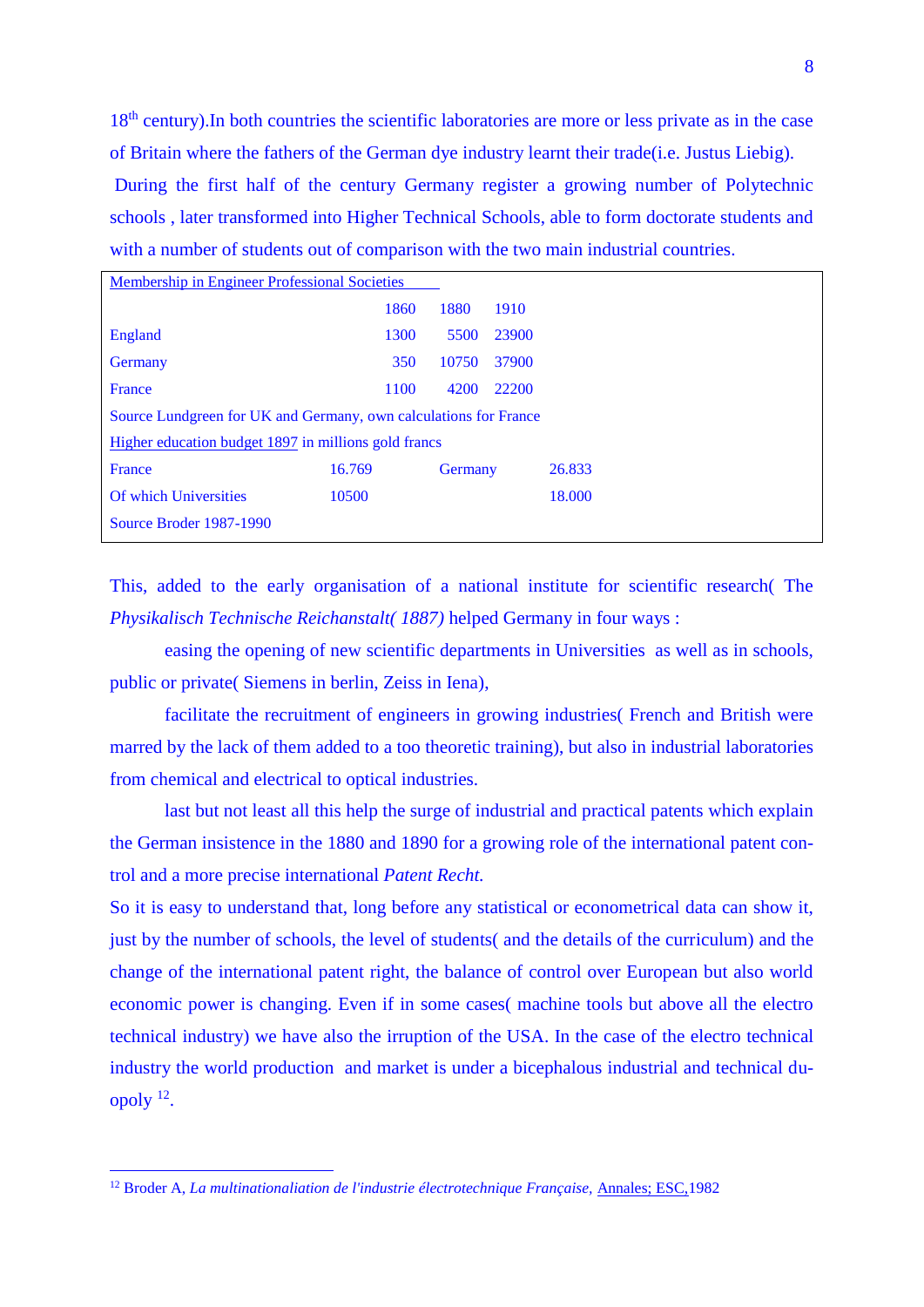This was confirmed when Owen Young<sup>13</sup>, General Electric chairman participated in the U.S. delegation at Versailles in 1919 and that the German electrical patents were excluded from the Reparations while the chemicals one were included. At that time G.E. was one of the two principals shareholders of the A.E.G. and had crossed patents rights as well as common interests(as in the French Thomson Houston or in Spain and Italy).

This led, long before the first war, to a change in the world industrial and trade power which slipped from the British to the German decision makers.

This can be explained by two cases studies :

-The constitution of international cartels and ententes. The first ones in heavy industries : iron and steel, rails, locomotives. Each of these cartels is dominated by the Germans. Generally the national German cartel is the founding father of its international *alter ego* and faces loose national ententes either because unity is weak( Britain) or legally forbidden if tolerated( France). In some sectors the German control is even stronger due to its domination of the sources( Alkali cartel), of the market( Metallgesellschaft and its Anglo-American subsidiaries Merton in non ferrous metals in Europe), or of the world production (Organic chemicals). Forbidden after the first war, most of these cartels are again in activity like the steel cartel, the lighting bulb cartel after 1925 and the heavy electrical industry cartel in the thirties( the two last in neutral Geneva).

- the development of an international financing system of world expansion. Beginning with the creation in the early 1870 of the German bank for overseas(D*eutsche Uberseeische Bank*) and its subsidiaries either in Latin America, Asia or Africa, the German system became more sophisticated with the creation of financial holdings companies industrially oriented and situated in neutral countries (Belgium, Switzerland) so as to be able to tap capital from relatively hostile countries( Great Britain but above all France) and manage industrial or public services enterprises in the world.

That this situation survived the first war and well into the second can be seen by the upholding of the financial relations between The USA and Germany well into the war and after, in spite of allied resolutions<sup>14</sup>, the treaties between I.G.Farben and DuPont which lasted until december 1941 and the activities of internationals cartels like *Phoebus.* In 1924 The G.E.

<sup>&</sup>lt;sup>13</sup> He was later the author of the Young plan to reduce the German reparations's burden

<sup>14</sup> Broder. A.*Les mouvements de capitaux dans l'Entre deux Guerres: l'Allemagne, la France , les Etats Unis et les Pays Bas,*Economies et Société, N°2,1991, pp.7-39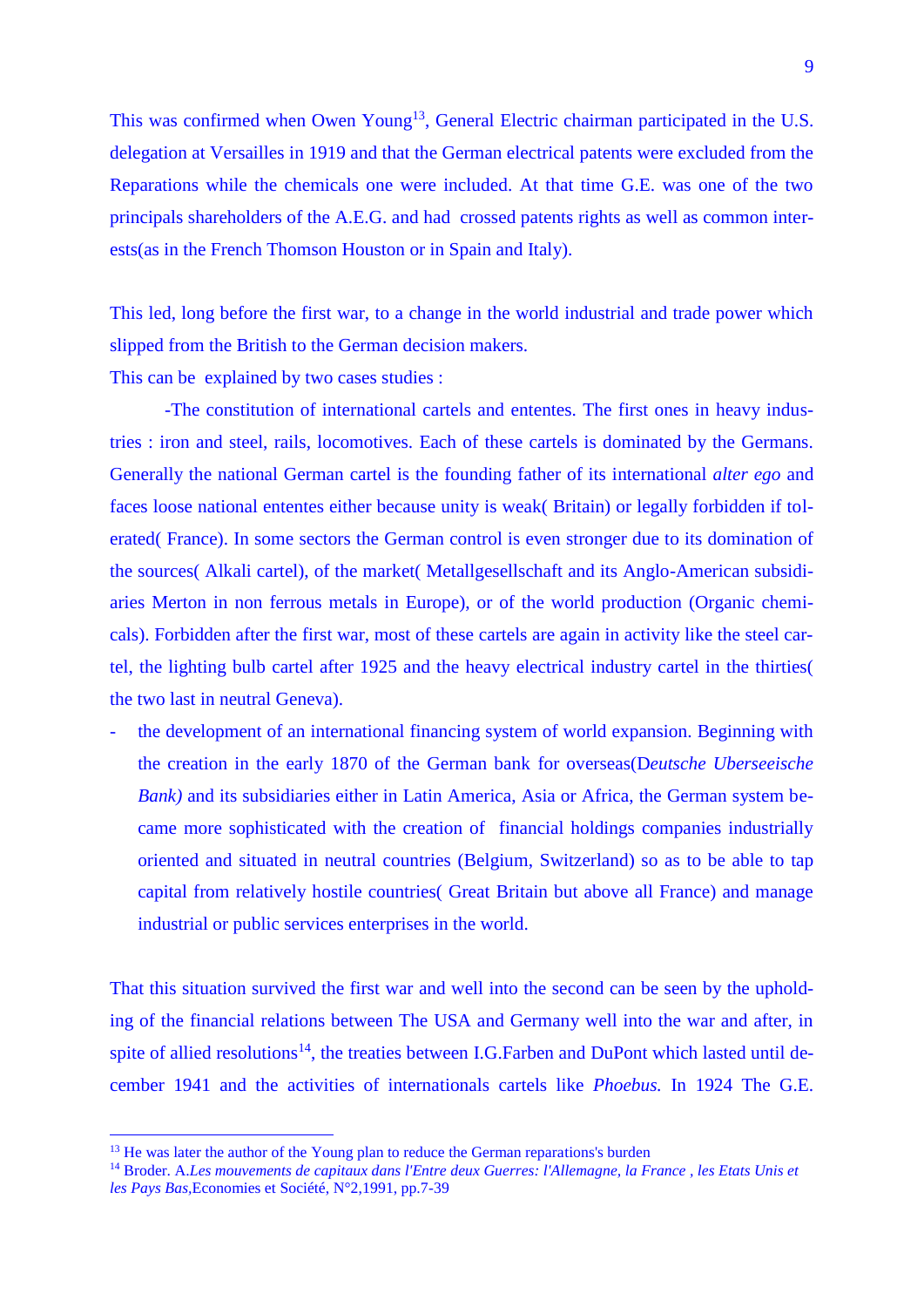merged his lamp unit in France with the one of the C.G.E giving birth to a near national monopoly (the *Compagnie des lampes)* which was obliged to accept the rules of Phoebus, sharing the French market with the US Sylvania, the Dutch Philips and the German Osram while being forbidden to export in those countries. This led to a near disparition of the French production of radio diods and triods with grave consequences in the French army equipment in1939.A less stringent rule was applied to the U.K.

What we describe here are only cases studies of the transformation of the industrial economy. From the 1870 onward the new industries are creating a new type of enterprise. In chemicals, electro technical, but also in steel we note the formation of integrated groups . In Germany but also at a much lesser degree in France, Italy and even Russia, three types of integration appears under the same management. A full line of the product from basic goods, half products and customer goods. That is the case of Thyssen, of AEG from foundries of copper to electric bulbs, complete power stations and power lines equipment(and building companies), but also an automotive factory( albeit short lived), and in association with Siemens, the Telefunken radio factory. Siemens kept its original telegraph concern and was also very active in telephone, railway equipment ( including steam locomotives in Alsace), cinema from production equipment to film studios. Siemens as AEG developed household equipment divisions in the inter- war period. The variety of industrial productions and markets the world over centrally controlled by a very strong centralised management . No branches was really autonomous and we have no holding type company like G.E or General Motors. But the control of the foreign subsidiaries is often exercised in cooperation with the associates banks;

In this aspect the theoretical model of Bank controlled industry is outdated. The links are strong in both directions. Recent studies of big industrial groups and banks show that, from the 1890's on, not only the German industry did not need the well known "transformation credit" since more than 80% of its investments were auto financed, and the banks needed the industrial daily business more than the other way round.

This can be observed at the same time on a more limited level in Switzerland and much later but before the first war in Italy( especially Pirelli and its association with the swiss Brown Boveri in Motor) and in France with the Schneider group extending from steel to automobiles and lorries , electro technical goods, construction and the ownership of one of the most important French business bank extending its activities in the Austrian and Russian Empires.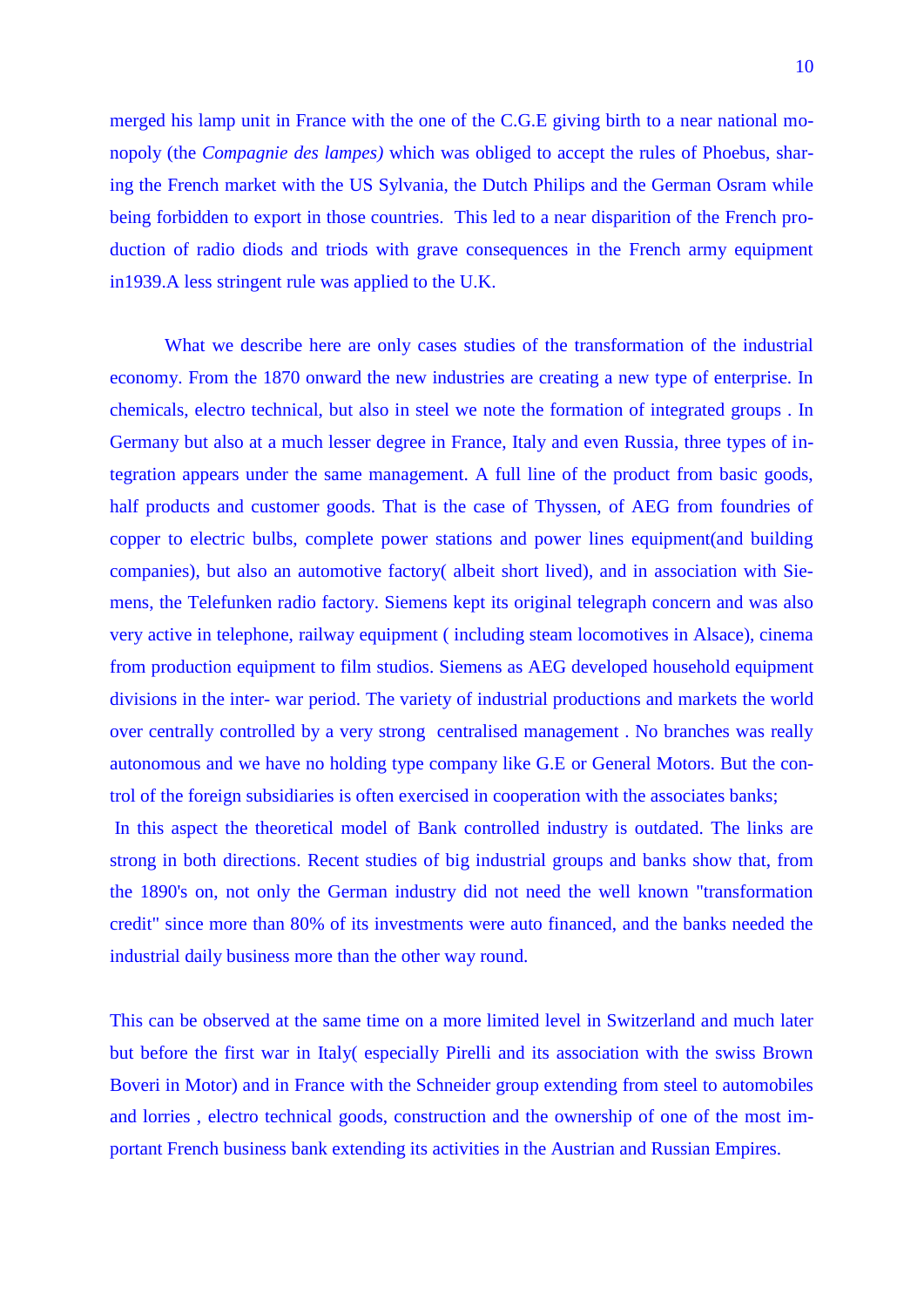This system resisted the 1929 depression in itself. I am not sure, because we don't have enough case studies that the totalitarian regimes either long living( Italy) or short living ( Hitler's Germany extended for only eleven years and five of military peace) changed the pattern. The breakdown of the system born in the 1870 began really with the post 1914-18 warstructural change in Europe. The partition of the continent with the installation of the soviet type of economy is a milestone. Another is in the west the nationalisation process. Particularly in France with the state taking over of 80% of the credit system, the power industry and deciding to plan centrally the growth of the national economy . This led to a reorganisation of the industry but even more of its international structures. The dominance of the German type of industrial cartels disappeared while the influence of the USA began to dominate not so much the often unchanged management than the way economists and historian apprehended it.

As the Anglo-French system of capitalist enterprises showed its limits in the 1870's, it was superseded by the German one, derived from forces less financial than scientific and educational. The development of the new industries cannot be directly related to the depression in prices. Quite the opposite. First they opened new markets, developed the workforce with better salaries. Second helped the old industries to fight decreasing unit revenues with gains in productivity(better and cheaper energy, permanently improved machine tools, chemical products giving better and cheaper results as dyes, pharmaceutical products, better communications..). Nor can we find in the French or German cases an illustration of Braudel theory concerning the banking system disengagement from industry and trade.

Somewhat later, in the decade before the first war, a different system of industrial management appeared that caught the eyes of modern scholar, given the weight not only of the USA but of some of their academic achievement (Chandler's *Visible Hand)*

If we take its main industries( not all since it doesn't appear in textile), the US system prospered with the establishment of a interlock between the vertical integration of mass production with the processes of mass distribution within a single business organisation. As Chandler wrote in 1977 :"*Almost non existent at the end of the 1870's, these integrated enterprises came to dominate many of the most vital industries within less than three decades<sup>15</sup> .*

For most historian, this acquired a real significance right from the 1880's. as some of these enterprises created almost immediately a international network of subsidiaries engaged sometimes only in marketing, more often in production. Here too statistical data can be misleading. Following Myra Wilkins<sup>16</sup> we note the amount of 7% of the US GNP for American invest-

<sup>15</sup> Chandler, op.cit. p.285

<sup>16</sup> Wilkins, Myra, *American Investments Abroad* and *The Eemergence of Multinational Enterprises*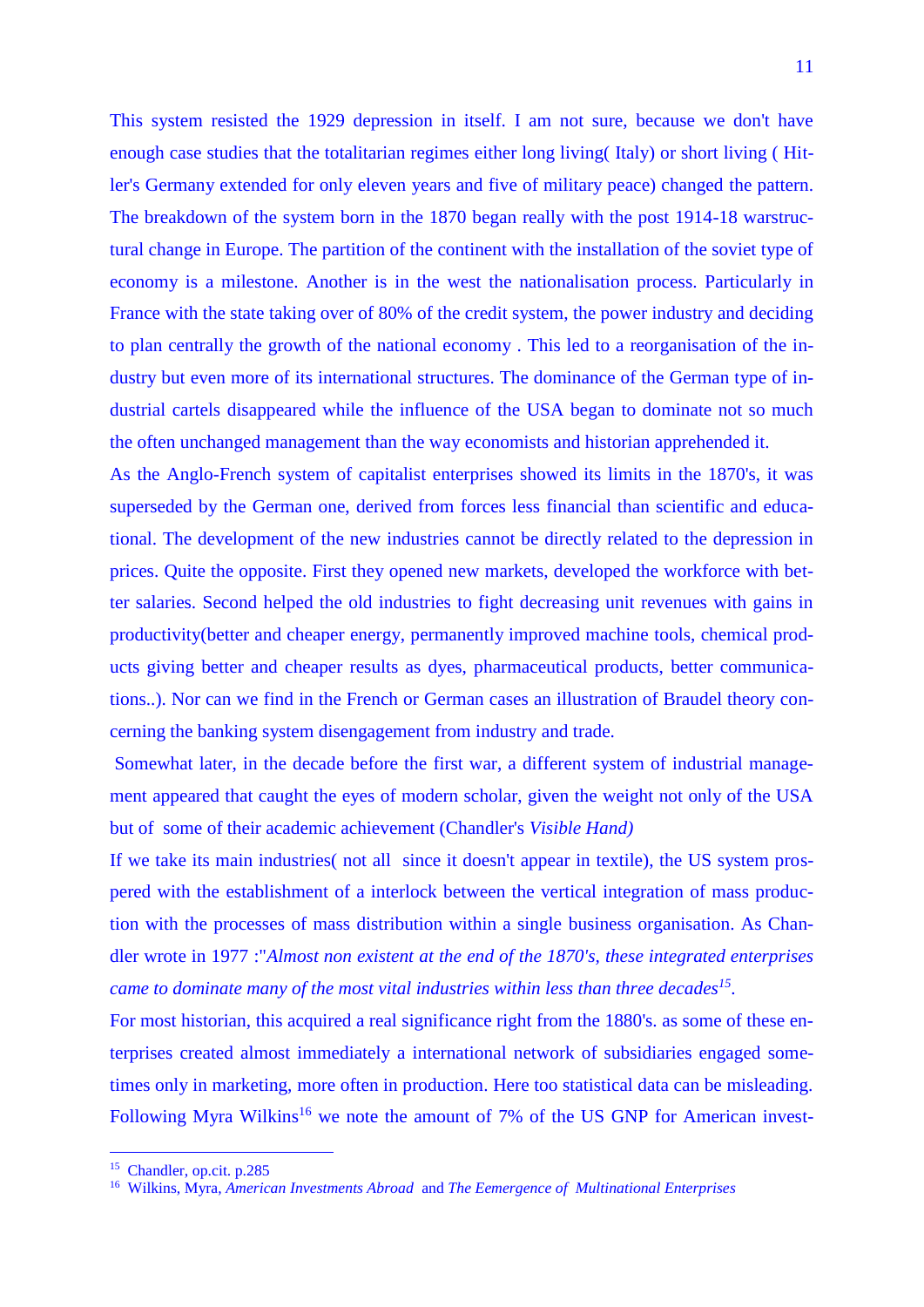ments abroad. But, apart from mining and investments south of the Rio Grande, the picture is as different from the European investments as the German are from Anglo French ones. In Europe US investments are mostly industrial based on patents. But unlike Germany they rarely create direct subsidiaries, the best known being Singer sewing machine C° and some Agricultural machines factories like Mac Cormick. Either they rent their patents to local industries (as in the case of U.S. the Shoes machines  $C^{\circ}$ ) or they take a blocking minority in the paid up capital, exchanging the use of patents for shares, the liquid capital being furnished by local associates. The case of Westinghouse is limited and was not a great success. On the opposite, as in the case of G.E. interests in Britain and France, we find local enterprises, managed in the local pattern, with US citizen on the Board but not in the day to day operations. It is difficult to accept the idea that in 1914 US industry established an international pattern of management. Few US enterprises moved toward the creation of a multinational network of subsidiaries. Apart from specific industries they didn't have the technology. But above all they were short of adequate personnel to send abroad and even more of money. One must remember that the US Balance of Account was positive only with the beginning of the  $20<sup>th</sup>$  century. The credit system was not in a position to finance a world expansion at the level of the British, French ,German or Swiss one. Not only the European mode of capital accumulation was functioning smoothly, but in the twenty years before the first war the process of capital distribution and investment allotment was near a timely perfection. At least for the benefit of European industrial countries.

With the British slowly awakening to the new industrial course, the French recovery in full speed( after 1902 the French rate of industrial growth is higher than the German, but the value of the production only reaches 2/3 of the latter), Russia and Austria-Hungary rapidly industrialising, the German hegemony was resented and discussed. However the pattern of industrialisation follow more or less the German model. The new French groups are being built on this pattern either in electro technical<sup>17</sup> or in the chemical industries. The same can be said when one study the structures of the numerous recently created Science departments in Universities or Engineers Schools, as well as the research laboratories public or industrial.

Even in such nationally sensible matter as banking we find a real similarity. The Sofina in Brussels is a German American French financial and management structure which bears a definite German tone. When Schneider of France want to establish an international in-

 17 Broder A; F.Gambrelle & Alii: *Alsthom Alcatel, Histoire de la Compagnie Generale d'Electricité,* Paris 1985.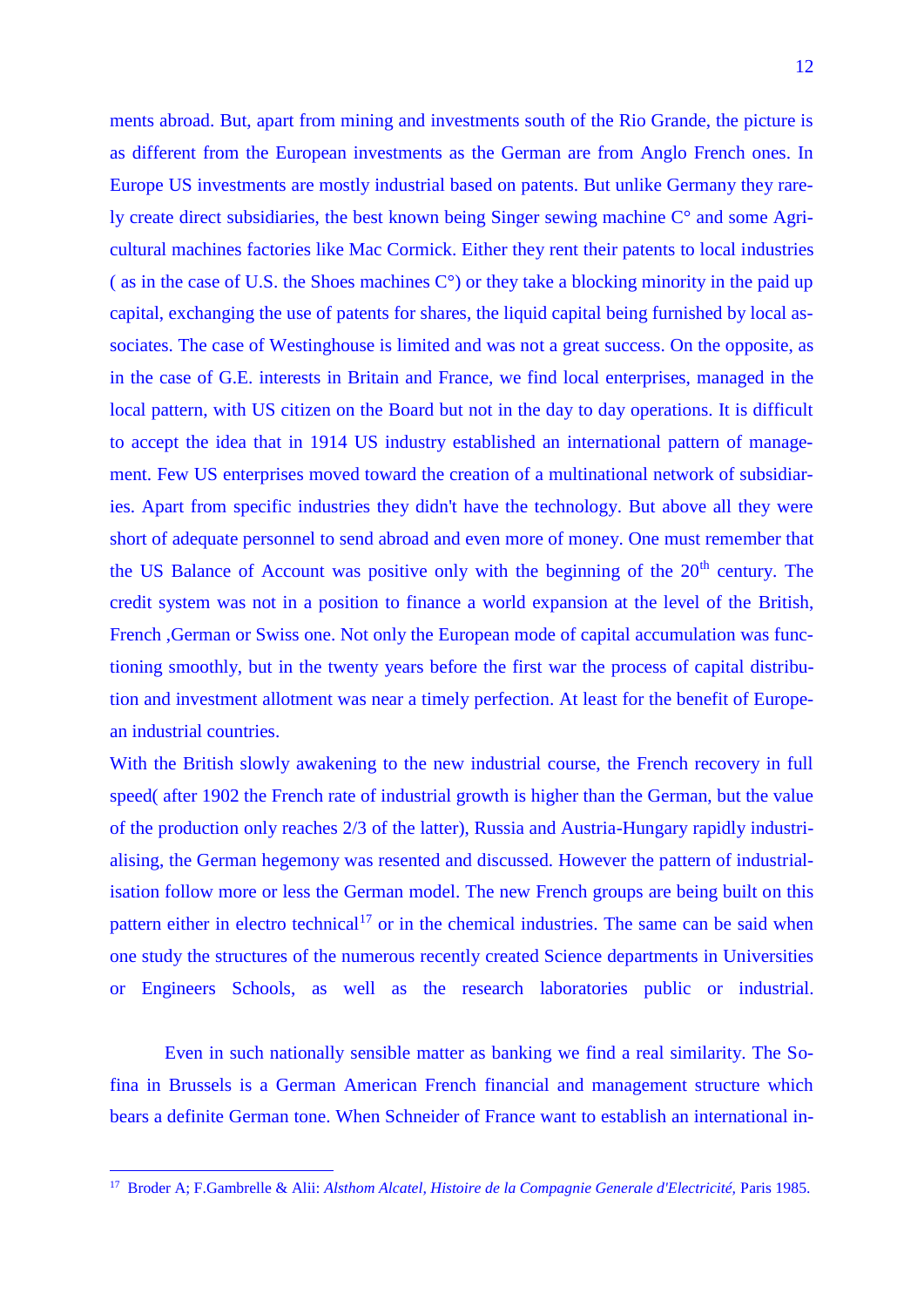vestment and managerial holding in Switzerland, the FSIE in Geneva follow exactly the pattern of the SSIE(Siemens in Basel) the Elektro Bank(AEG-Deutsche Bank) or the Swiss bank for railroads(Deutsche Bank) both in Zurich. The same can be said of Motor( linking Swiss banks, Brown Boveri of Switzerland and Pirelli of Italy).

Only the British banks are staying apart, the international strength of the City and the distance from political bickering on the continent limiting the need of original structures.

## War and between the wars and Hegemonic Stability

There is a curious superposition when we consider the economic balance of power before the first war. A important group of historians consider that the first world war forced the UK to acknowledge its loss of control over the European (and by extension the world) balance of power. The reality is basically different. Even the City was losing its grip over the world finance. The great German banking conglomerates<sup>18</sup>, the growing diversification of the Paris market with the renewed activity of its great banks, the internationalisation of the Brussels and Swiss markets are not fully integrated in most English language publications. We are not discussing the London domination of the international transactions business, nor the fact that numerous state and industrial reserves are investing in British short term paper. But this is the result of a long history that allowed the City to build up huge technical facilities, a none to be encountered elsewhere abundant highly trained personnel, and the world most important commodities and metal markets. But since the 1880's it is difficult to notice something really new. It is business at it best but nothing unusual. New markets are challenging London like New York for green coffee. Important metal long term contracts are realised in MetallGesellschaft offices in Francfort with London being an central indicator. Time passing, London is in a way to appear the *primus inter pares* of investment markets. The growth of German foreign investments is getting as strong if not stronger than the French and British . The difference come from anteriority, not from new flows.

<sup>&</sup>lt;sup>18</sup> Riesser, J. *Die Deutsche GrossBanken*, 1910 There is a slightly abridged american edition 1911. We have a great number of Doctorate dissertations published in german between the wars and some after the second war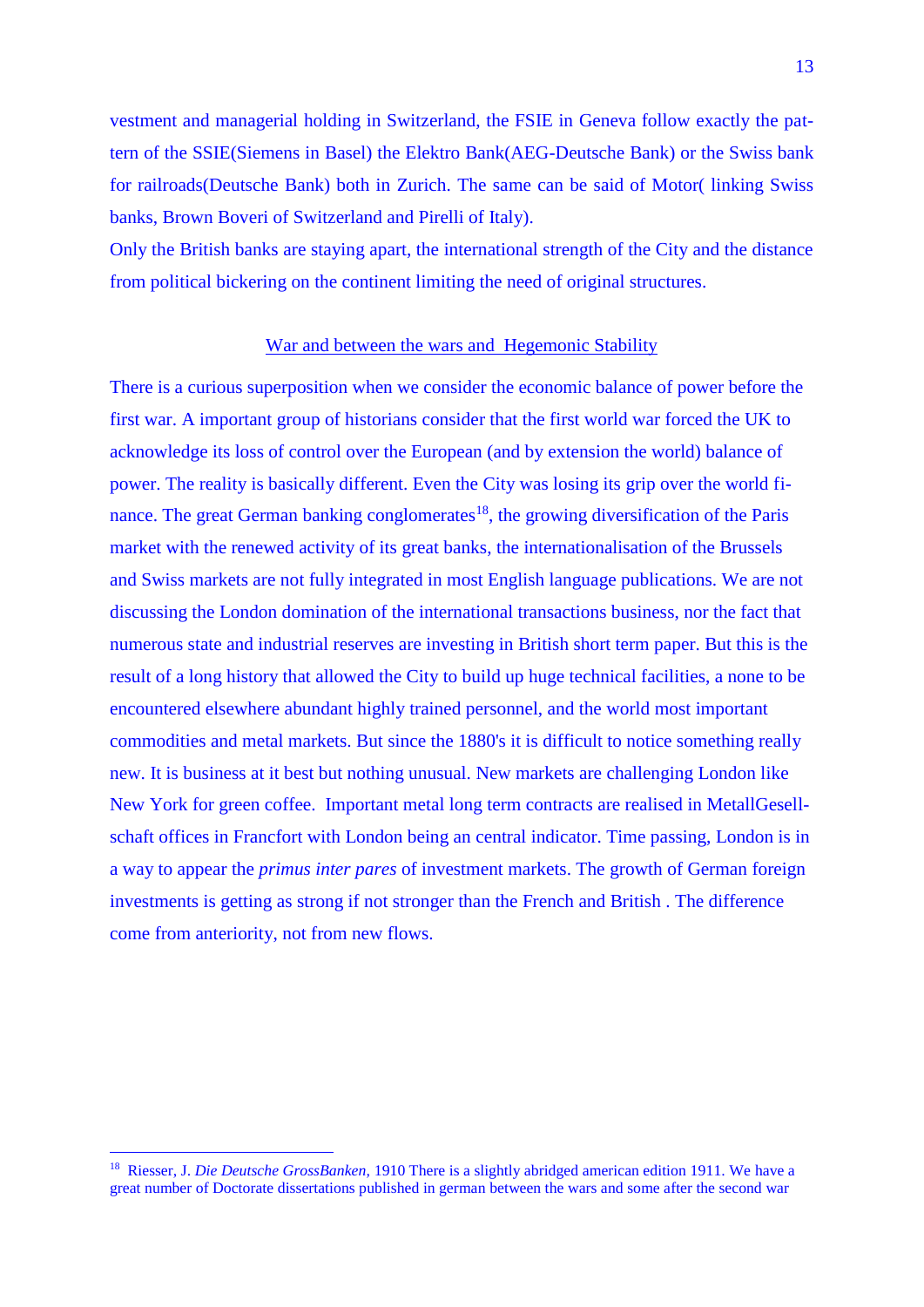## **Situation of international investments in 1914 in %**

Principals investors

| United Kingdom 41.6%                                                                                  |       | <b>United States</b>                |  |       |             |              | 8,0%   |                      |                            |             |  |
|-------------------------------------------------------------------------------------------------------|-------|-------------------------------------|--|-------|-------------|--------------|--------|----------------------|----------------------------|-------------|--|
| France                                                                                                | 19.9% | Belgium Netherland Switzerland(a)   |  |       | 12.6%       |              |        |                      |                            |             |  |
| <b>Germany</b>                                                                                        | 12.4% | Japan, Portugal, Russia Sweden & al |  |       | 5.6%        |              |        |                      |                            |             |  |
| <b>Investing zones</b>                                                                                |       |                                     |  |       |             |              |        |                      |                            |             |  |
| Europe                                                                                                |       | 27.3% Central and South America     |  |       |             | 19.3%        | Africa | 10.7%                |                            |             |  |
| <b>North America</b>                                                                                  | 23.9% | Asia                                |  |       | 13.6%       | Oceania 5.2% |        |                      |                            |             |  |
| Geographical repartition of British, French and German investments                                    |       |                                     |  |       |             |              |        |                      |                            |             |  |
| <b>Britain</b> %                                                                                      |       |                                     |  |       |             |              |        |                      |                            |             |  |
| Empire 47.2% Rest of the World 52.8%                                                                  |       |                                     |  |       |             |              |        |                      |                            |             |  |
| Repartition of "Rest of the World" : USA 38.0%                                                        |       |                                     |  |       | Argentina   |              | 16.1%  | $\text{Brazil}$ 7.4% |                            | Russia 5.5% |  |
| <b>France</b> %                                                                                       |       |                                     |  |       |             |              |        |                      |                            |             |  |
| Empire 8.9% Europe (Russia excluded) 28.7% Russian Empire 25.1%                                       |       |                                     |  |       |             |              |        |                      | <b>Ottoman Empire 7.3%</b> |             |  |
| North America 4.4%                                                                                    |       | Latin America                       |  | 13.3% | Asia(China) |              | 4.9%   |                      |                            |             |  |
| <i>Germany</i> ,%                                                                                     |       |                                     |  |       |             |              |        |                      |                            |             |  |
| Europe (Russia excluded) 37.9% Russian Empire 7.6% Ottoman Empire 7.6%                                |       |                                     |  |       |             |              |        |                      | Asia                       | 4.2%        |  |
| Latin America 16.2% North America 15.7% Africa mostly South Africa and German colonies) 8.5%          |       |                                     |  |       |             |              |        |                      |                            |             |  |
| Source : Elaboration from W.S. and E.S. Woytinsky World commerce and Governments, trends and outlook, |       |                                     |  |       |             |              |        |                      |                            |             |  |
| Baltimore 1955 pp. 191-195                                                                            |       |                                     |  |       |             |              |        |                      |                            |             |  |

If we look into the monetary policy, the strength of the  $\pounds$  had to be maintained through a constant manipulation of the bank rate and at least two times after 1900 with the help of the huge and in my opinion excessive Banque de France gold reserves<sup>19</sup>. We just have a time extension of the unequivocal dominance of the Victorian banking and monetary system of the 1840- 1870's. But this is challenged by an adverse trade balance, an insufficient investment home banking system and the definitive loss of industrial dominance after 1890. The war was not the final blow to the capabilities of victorious Britain to rule the world, but the revealer of the end of a long process. Britain didn't bear the principal burden of the war in the winning team and the situation in 1919 was more the rise of the curtain than a revolution. As we know, much of the financial business in London was already on behalf of continental powers who bought the services of the City. The same can be said about the actual role of the London financial place.

After the war and for all the inter war period, foreign operations in London( either borrowing or shares selling)were in excess of the balance for current accounts. This means a desinterlocking between capital and goods whose origin stem from the end of the relative British hegemony of the British economy. Until the first war this hegemony expressed itself through its position of first ranking international creditor and the surpluses of the service and invisible balances. The constant deficits of the basic balance after 1924 is a manifestation of the efforts

<sup>19</sup> Supra note 9, *La longue stagnation* pp.193-225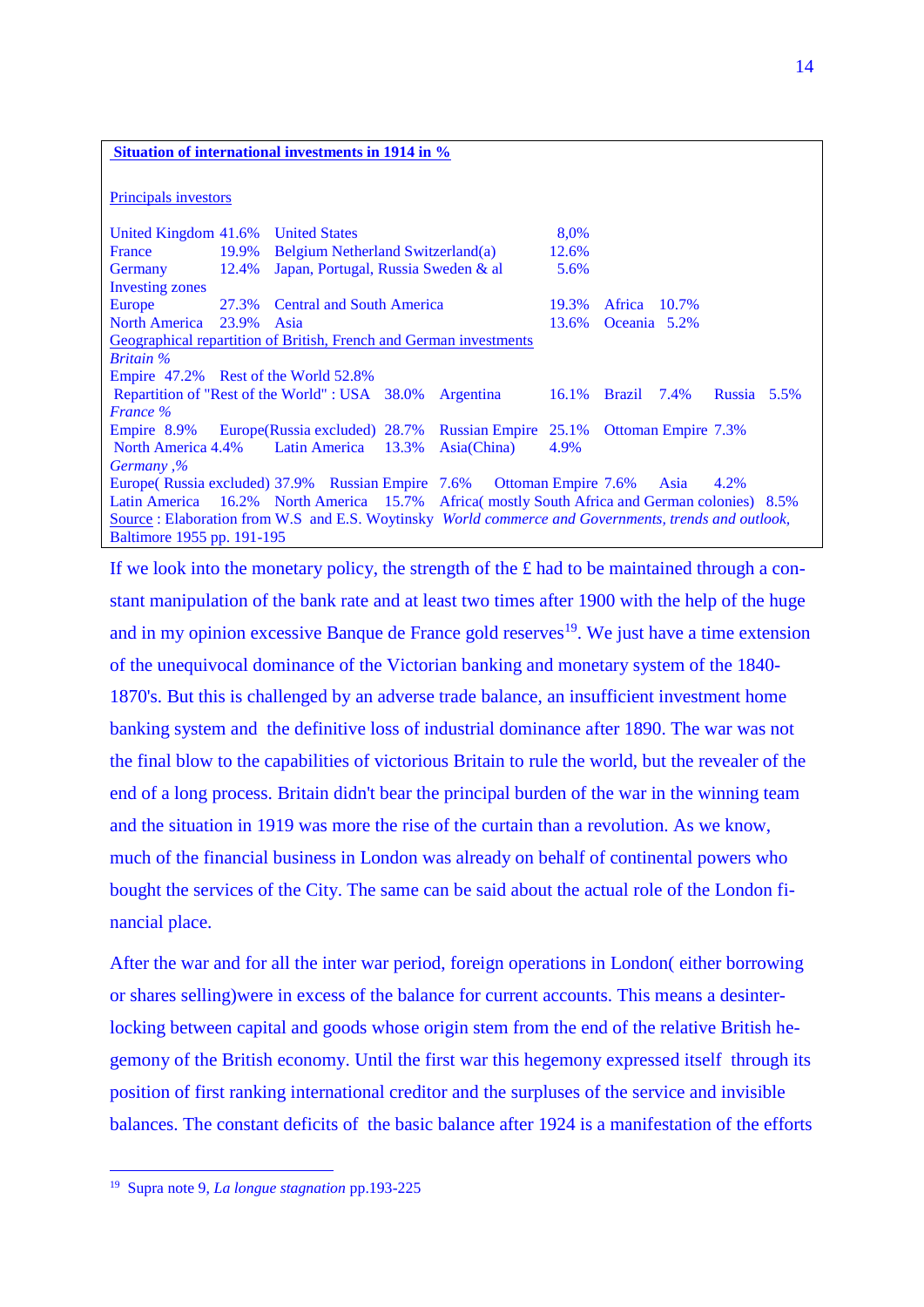to be still accepted as the dominant economy. The contemporary negative balances of the USA and , at a much lower level, France show that this policy is not only contested, but denied.

Two phenomena are strongly representative of this period :The strong US investments between 1919 and 1932, the monetary stabilisations of the 1920's.

The department of Commerce statistics indicate that between 1927-29,158 US concerns invested 160 millions of \$ in foreign countries, in 1930-32 more than 100 millions of \$ and, for the whole 1919-1932 period around 250,3 \$ millions a year..

On a 1937 basis we have a total of 1398.9 million of 1934 \$, 18% in the UK, 26.9 in Germany (the biggest part), France, Belgium and the Low Countries<sup>20</sup>.

The growing role of the US can also be seen in the discussion around the European countries national currencies stabilisation. From the Genoa Conference of 1922 to the Dawes plan , the US are strongly opposed to any tentative by Britain to turn the Gold Exchange Standard into a *succedané* of the former Sterling exchange system called the Gold System before 1914. If the US helped the return to par of the pound the motivations seems to derive from the decision to -Have a Gold standard limiting the role of any currency other than the dollar

-Formalise the permanent participation of the NY Reserve Bank in any international monetary meeting.

Since 1925 the Sterling is under strong international pressure. The problem centre around the interest rate of other central banks and particularly the FRB of NY and the Banque de France. From august 1925 the bank of England is reducing its rates while the Us rates are rising, both illustrating the real national economy. To help the pound a tripartite concertation begins in 1927. While France is succeeding in stabilising its devaluated franc and want to have an independent monetary policy, The Pound is now under US control. It is clear that the US want a international currency circulation in dollars and as less as possible in sterling. This, in the opinion of US authorities will help the exportation trade<sup>21</sup>.

<sup>20</sup> Hérisson, C.D. *Les migrations internationales d'entreprises américaines à l'étranger ou l'établissement de succursales à l'étranger,*Paris, l'Actualité vEconomique,1937, Vol.1 n°2, pp.117-146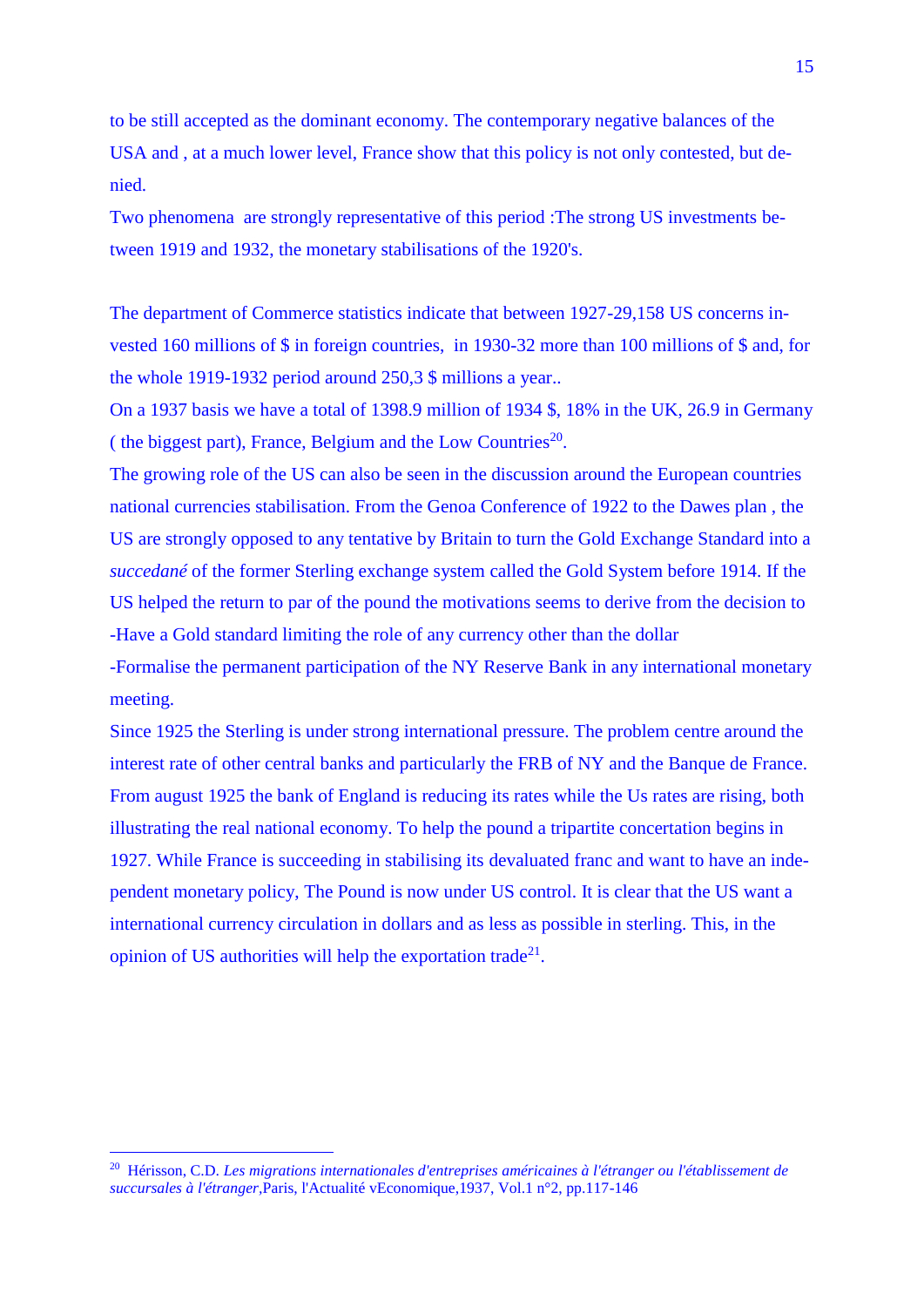| Participations in stabilisation decisions                                     |              |                       |                      |  |  |  |
|-------------------------------------------------------------------------------|--------------|-----------------------|----------------------|--|--|--|
| <i><u><b>Stabilisation</b></u></i>                                            | France       | <b>United Kingdom</b> | <b>United States</b> |  |  |  |
| Austria shilling 1922                                                         | <b>SDN</b>   | $+++++$               | $+$                  |  |  |  |
| <b>Pound Sterling</b><br>1925                                                 | $\mathbf{n}$ |                       | $++++-$              |  |  |  |
| Belgium Franc 1925                                                            | $++$         | $+++++$               | $+++++$              |  |  |  |
| Italian lira<br>1925-27                                                       | $++$         | $+++++$               | $+++++$              |  |  |  |
| Poland Zloty 1925-27                                                          | $+++$        | $++$                  | $++++-$              |  |  |  |
| Romania Lei<br>1928                                                           | $+++++$      | $++$                  | $+++++$              |  |  |  |
| ++ participation without help<br>$+++$ active participation $+++$ -Leadership |              |                       |                      |  |  |  |
| Source Allegret, J.P. Centre Monnaie Finances Banque, University of Lyon II   |              |                       |                      |  |  |  |
|                                                                               |              |                       |                      |  |  |  |

So we can see that, in the financial spectrum, we have the superposition of the last decades of a long 19<sup>th</sup> century (beginning with the French Revolution and Napoleonic Wars) and the growth of a new system of financial power. What is interesting here is that the effect of the war altered the way things were changing. Any observer of the financial transformation just before the war would have bet on the developing web of the German banks with their strong foothold in Brussels, Amsterdam<sup>22</sup>, their extension in Latin America and China, their near century long , often family, links with New York investments banks not mentioning London. This rested on a strong and modern industry, with a system of very nationalist world companies( the word multinational is totally inaccurate here) One only has to remember the strong nationalist tone of Emil Rathenau at AEG shareholders meetings or even more of Albert Ballin, director of the Hamburg Amerika Line who made the German commercial navy second to the British one. This also remind us that, given the growth of its industry, Germany was rapidly superseding Britain as the main market of foreign minerals.

The cost of the war, the disruption of the continental economy with the appearance of a communist Russia, several poor and unstable states in lieu and place of the Austro Hungarian Empire shattered the German system who became so weak that even the short recovery of 1924- 29 was insufficient to restore the former links. Even if, during the twenties, the conglomerates( I.G.Farben) and Cartels grew again, this was counterbalanced by failures( the Stinnes Empire). What was more evident was the growth of US interests in Germany( see above) either by well known loans or by investments : loans from G.E. to Siemens and A.E.G, majority shareholding as in the car, petroleum and rubber industries.

So we may understand why, with the obliteration of the pre 1914 situation, in the 1920's if any state could be said to be in control of the balance of economic power it was no longer

 $\overline{a}$ 

<sup>21</sup> Costigliola,F. *Awkward dominion, American political economic and cultural relations with europe 1919- 1933,* Ithaca, Cornell, 1984. The citation is taken from Allegret.

 $22$  Supra note 10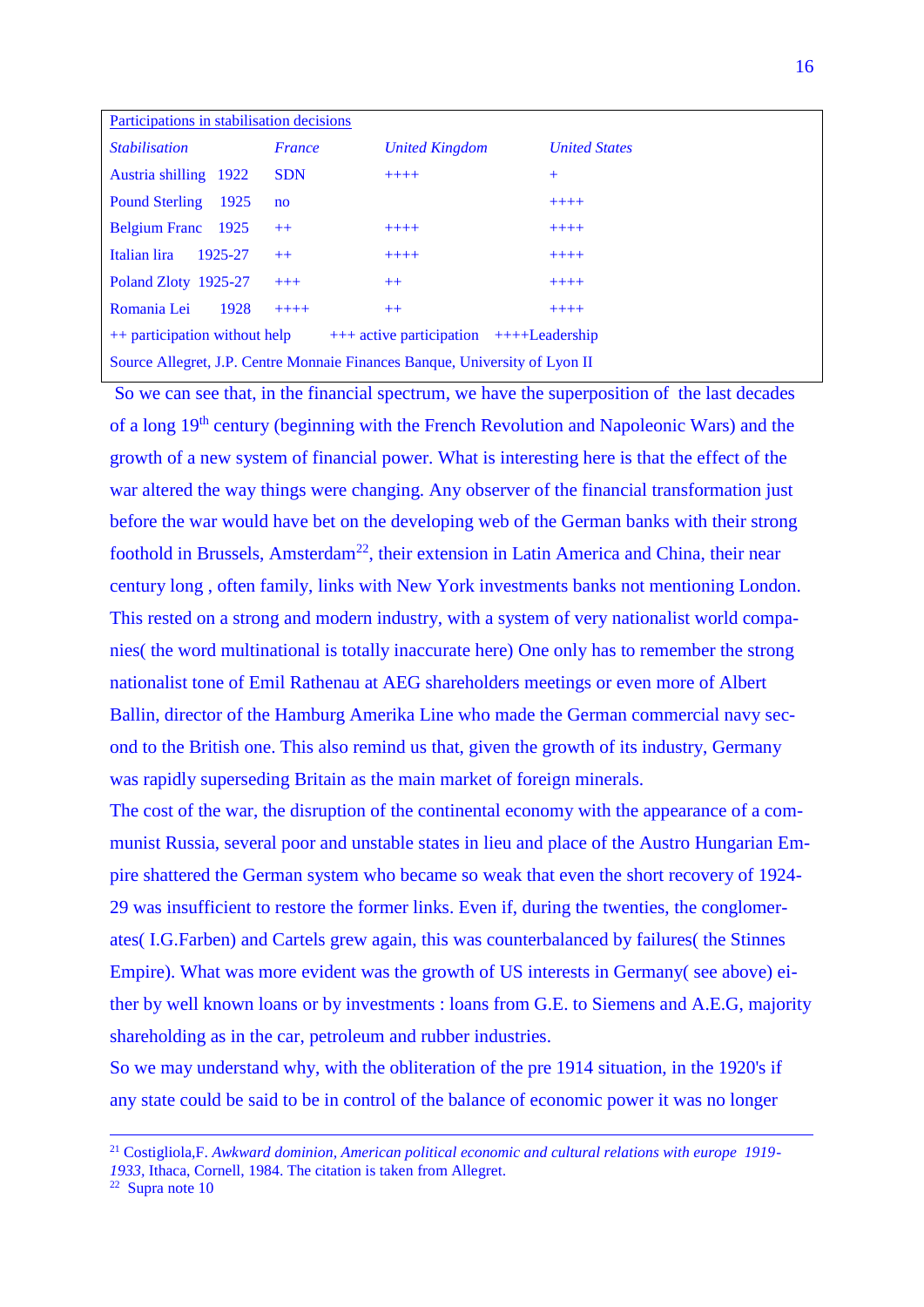Britain, no more than Germany who was a total failure, but the US. What's more while imperialism, whose dynamics began in the 1880's with the Berlin congress of 1885), was beginning to face the challenge of increasingly active national movements in the colonies, and with a long lasting rupture of the world financial balances, the British model of international trade was definitely out of fashion. Just as the Protectionist movement began in the 1870's with the US, and gained momentum in Europe Germany ( 1879), Austria, France Italy Russia and Spain. Britain was still, with the Low Countries the sole adept of Free Trade instituted in the 1840 which culminated with the treaties of the 1860's. Just as the UK had lost the capability of controlling the world political balance of power, it has lost the capacity to reproduce and to occupy the centre of the world-encompassing web of trading transactions. The slump of 1930- 31 and the subsequent end of the Gold Exchange Standard destroyed most of what was left of the Victorian built dominance, and Britain abandoned its commitment to Free Trade while the Low Countries joined the short lived French *gold block*. As Hobsbawm wrote :*"the world abandoned Britain".*

After 1918 no continental power was able to take the place of Britain, the after war provoked a sudden acceleration in the on-going relocation of control over the world monetary and financial resources from the City of London to Wall Street in New York, from the Baring to the House of Morgan, from the Bank of England to the Federal Reserve Bank of New-York. As a consequence of this change, world finance came to be characterised by a dualism of power that undermined Britain's capability to regulate the world supply of money and credit.

The monetary crises in France and Germany forbade any of these two countries to take any initiative. As we said France tried to play its own partition between 1926 and 1935, without great results but with a subsequent storm of criticism from British and American economists until today<sup>23</sup>. The capacity of the US financial system and of its operators to bear the weight and manage the new situation is open to investigation. But the question must be evoked as was done by Kindleberger<sup>24</sup>. On the industrial side, we have the evidence that from the first war until the end of the second, we witness the rise to influence and application of what is called, after Chandler *the US model of managerial capitalism*.

1

<sup>&</sup>lt;sup>23</sup> Among the recent ones Barry Eichengreen

<sup>24</sup> Kindleberger; C.P. *A history of Financial Crisis, Manias, Panics and Crashes,* NY 1978 , *The World in Depression 1929-1939,* NY 1973 .

of special interest for the pre 1914 period :Michie, R.C.,*The London and N Y Stock exchanges, 1850- 1914,*London 1987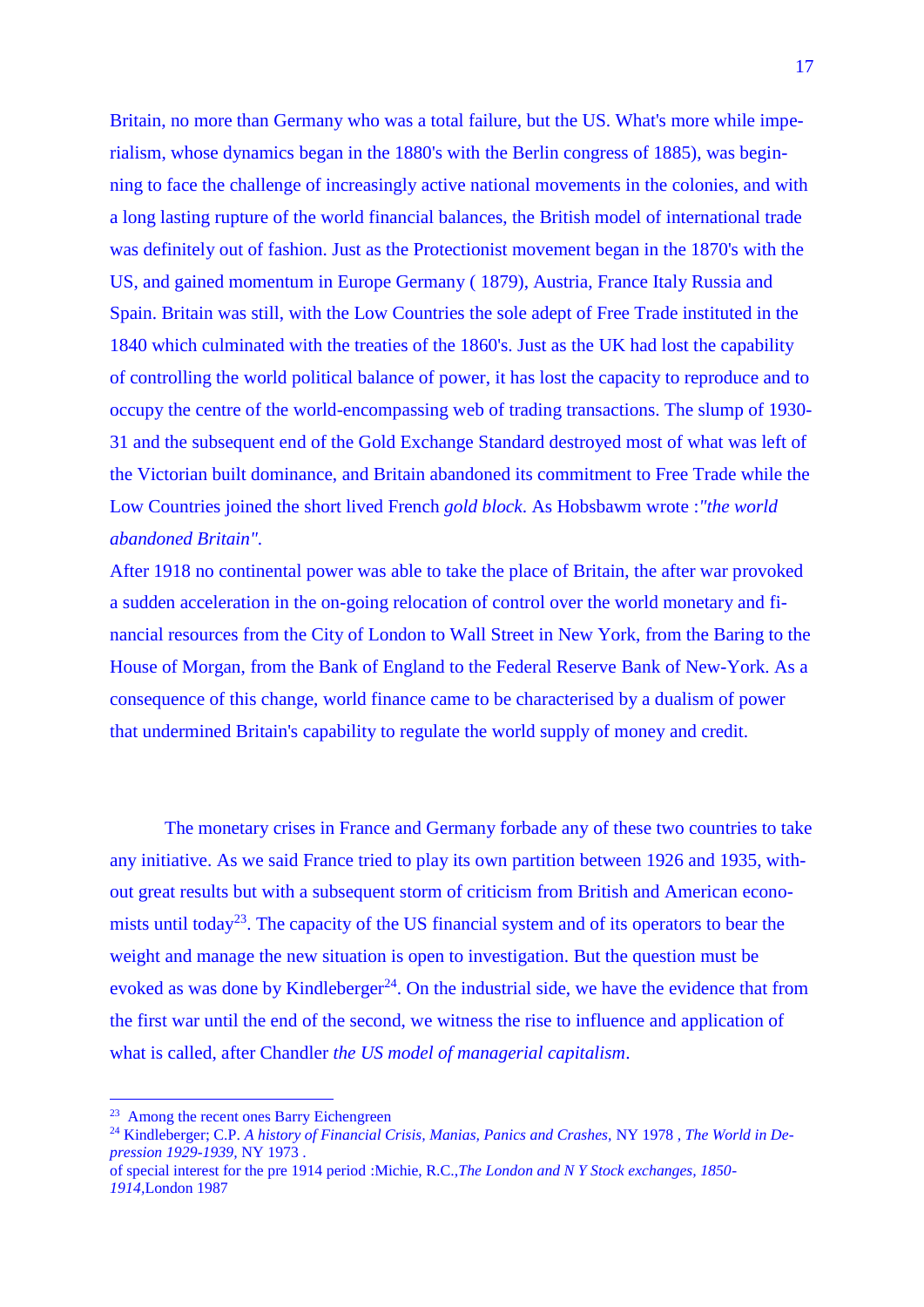This can be partly explained by the fact that, during this period, the US came to enjoy a large protection rent since they were geographically and politically isolated from the devastating effects of dictatures and war, even when they were, more or less voluntarily, dragged into the conflict. From 1914 until 1950, the more state rivalries escalated in and from Europe, the more the US economy benefited from this insulation. The more Europe is in trouble, the more Europeans look at the USA as the only anchor of last resort. It can be stated that the American business world had been able to capitalise this protection rent thanks to the organisational revolution that had given rise to managerial capitalism.

This led at the end of the Second World War to the establishment of a world economic hegemony. Quite apart from any political question, US managerial capitalism can be perceived as the only alternative to underdevelopment in war torn western Europe. And a way to catch new technologies while raising the middle and lower classes consumption.

For about thirty years after the end of the second World war the new regime of accumulation and economic modernisation delivered much of what was expected. The regular reinvestment of profits in the further expansion of the international networks of production and trade reorganised along the US Great Corporation model promoted a new phase of acceleration expansion on a unprecedented scale, But the industry was still following the late 1880 model.

Sometimes, in the middle 1960's three fundamental switches appeared. First the awakening of a North-Pacific economy, with a switch in US industrial dynamism toward the west coast. This was accompanied by the greatest challenge met by the industries of the two industrial revolutions. The crisis and near collapse of the traditional heavy or job intensive industries : textile, metallurgy, an accrued competition on a near saturated market for chemicals, electrical heavy equipment, cars and audio visual goods. US multinationals and banks began switching their surpluses from investment into financial speculation, helped by the growing dollars surpluses in Europe and Japan. The expansion of the *Eurodollar* market and the subsequent flotation of the US currency inaugurated a phase of monetary instability that is still developing.

This phase of turbulence began around 1967-70 and may constitute a third phase of a long twentieth century, the first being the phase of turbulence during which the German model of industrial development came into being and the second the long phase of US growth to economic superiority through the agitated inter war and the subsequent phase of stable expansion and western world prosperity?